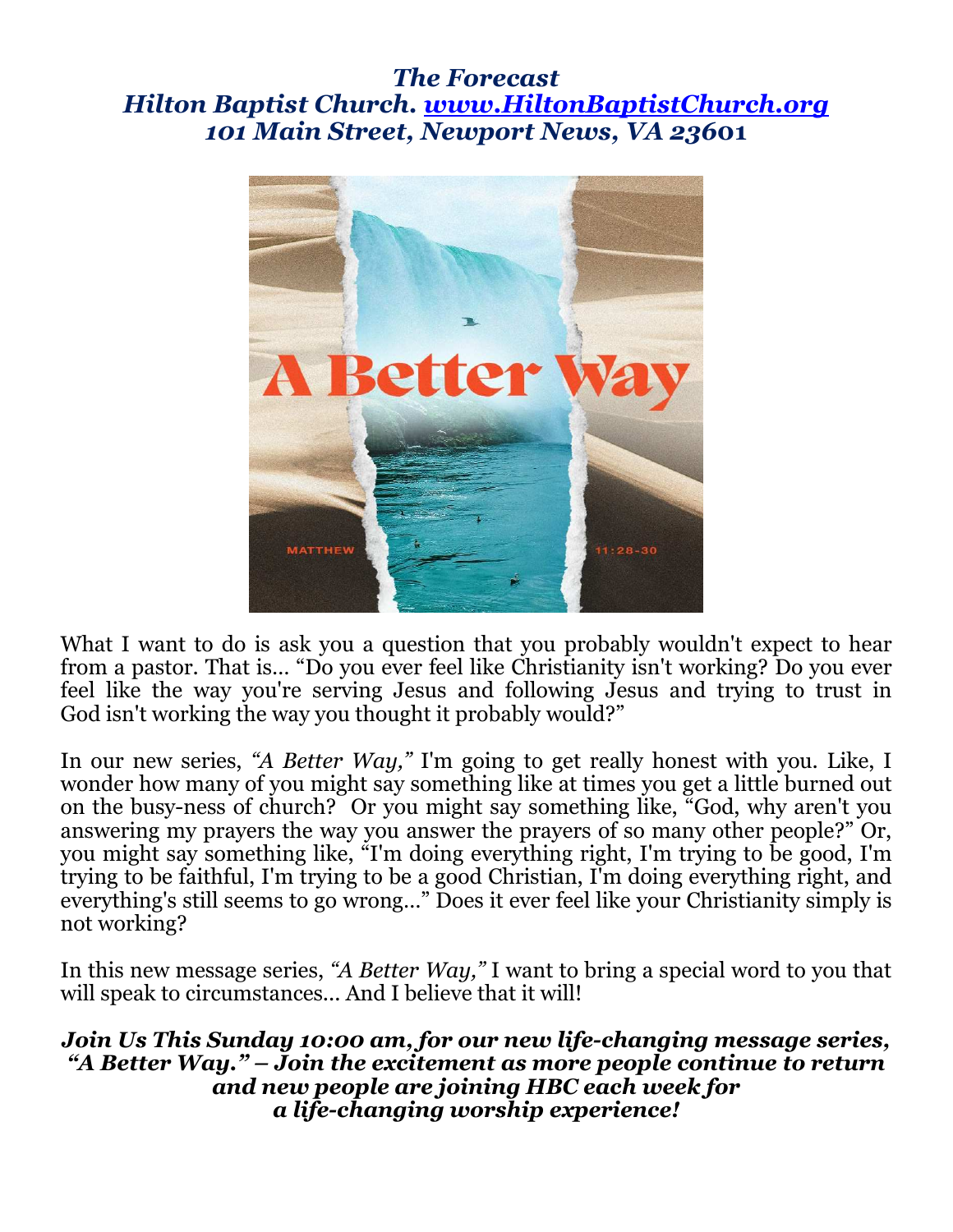

#### *The Challenge Of Burn-Out*

There is a badge of honor today that seems to come with exhaustion in our society. Worked 60 to 80 hours last week? People will be impressed. So busy that you forget to eat lunch every day? What a cool new diet trend, they'll say.

We have been taught to admire this burnout way of life, and we are all suffering because of it. Pastor Rick Warren says that people burn out because they try to control everything themselves. He calls it the

Atlas Syndrome, where you live as if the whole world rests on your shoulders. It doesn't, and you can't live like that.

You can't be the 'general manager' of the whole world. Only God can do that, and you're not God to have to make it all work out. You're setting yourself up for burnout, when you try to be general manager of the universe. This is a burden God never intended for you to carry.

I found a very helpful quote from John Wesley who helped start the Methodist Church. A committed Christian and respected Christian leader, he was very busy. But he said; "Though I am always in haste, I am never in a hurry, because I never undertake more work than I can go through with a calmness of spirit." And that is a great thought. Why do we rush through life thinking everything depends on us? Do we take on more responsibilities than we should? And there is that word 'should'. It certainly causes anguish today.

King David wrote Psalm 40 from the Old Testament at a very difficult time in his life. He was emotionally burned out because of his son's rebellion. Psalm 40 are his words of anguish, his cry to God for help*, "Lord, You listened and pulled me from a lonely pit full of mud and mire. You let me stand on a rock with my feet firm, and you gave me a new song, a song of praise to you." Psalm 40:1-3* 

 $T_{\text{SVD},\text{DMS}}$  out south David was a mess. We all face times when it is hard to carry on. The stresses of life can be very hard to overcome. When we face emotional burnout, one of the things we tend to do is isolate ourselves. We think we are alone, we feel that no one cares. King David was facing one of the darkest moments of his life. One of the things that he had learned throughout his life was that he could count on God. God did not remove him or shield him from problems, but God was there to help him through.

David had learned the value of waiting on the Lord to help him. When we are hurting, we can cry out to the Lord because he hears us. David had gone from the depths of despair to the heights of joy. God helped him get out of his rut and placed David in a position of victory. Instead of feeling burned out and in deep pain, God was able to give David a new song to sing! And, you know what?... He can do the same for you!

*On the grace journey together with you, Pastor Lynwood*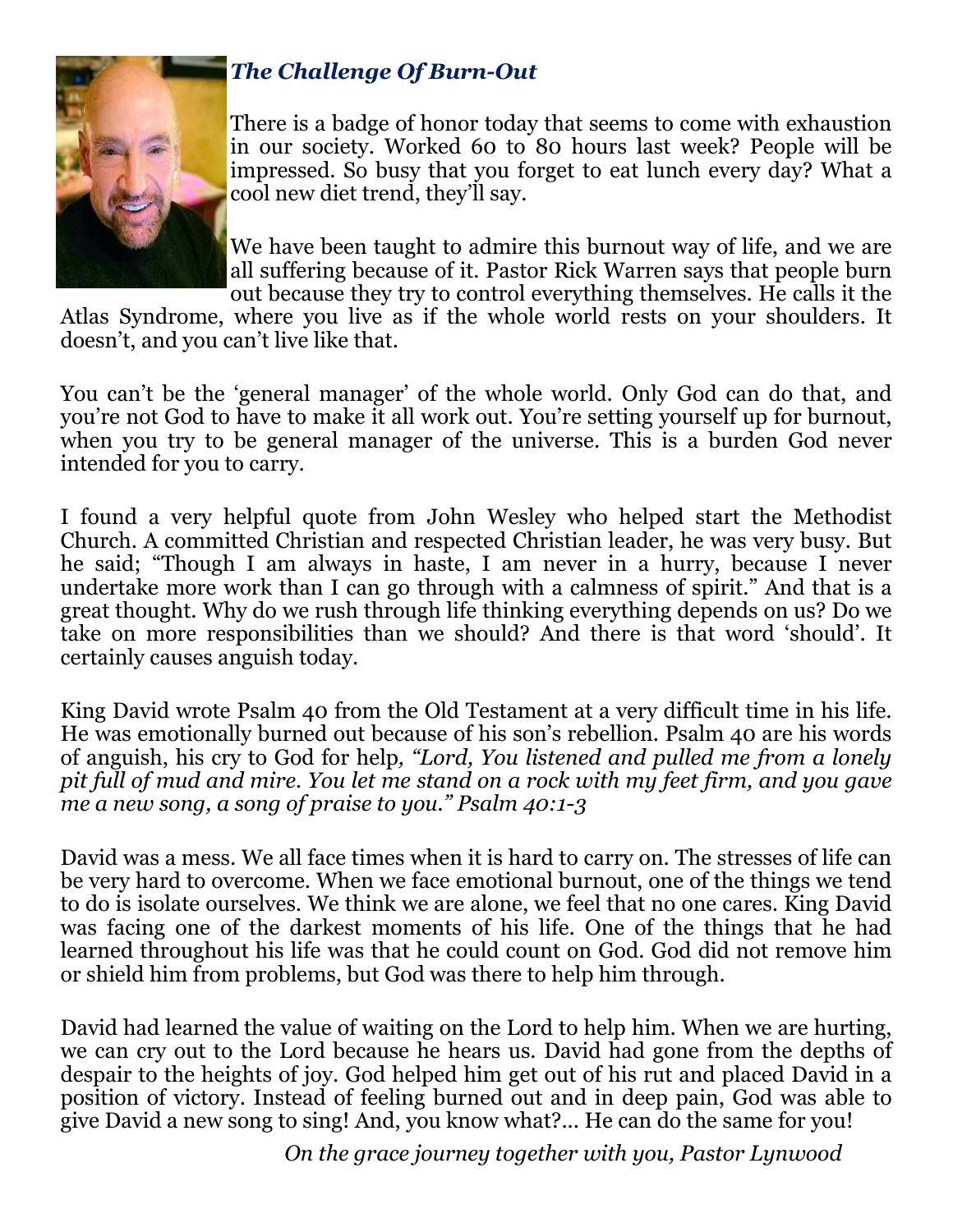# **The Hilton Baptist Church Record**

# **Lynwood Wells, Pastor**

# **May 17, 2022**

# *Serving our Community with the Love of Jesus!*

#### Deposit

Budget \$1895.29 Assoc Missions \$25.00 Food Closet \$100.00 Total Deposit \$2020.29

April Recap Budget Deposits \$15,587.29 Budget Expenses \$22,839.93 Designated Deposits \$5,135.73 Designated Expenses \$2,889.29

Money Market \$174,115.10 Building Fund \$38,464.70 Savings \$124,983.01 Outreach \$10,667.39

PDF/RR \$14,808.73 PDF \$5,188.09 RR \$9,244.23 RR \$376.41

Designated Account \$ 72,517.44

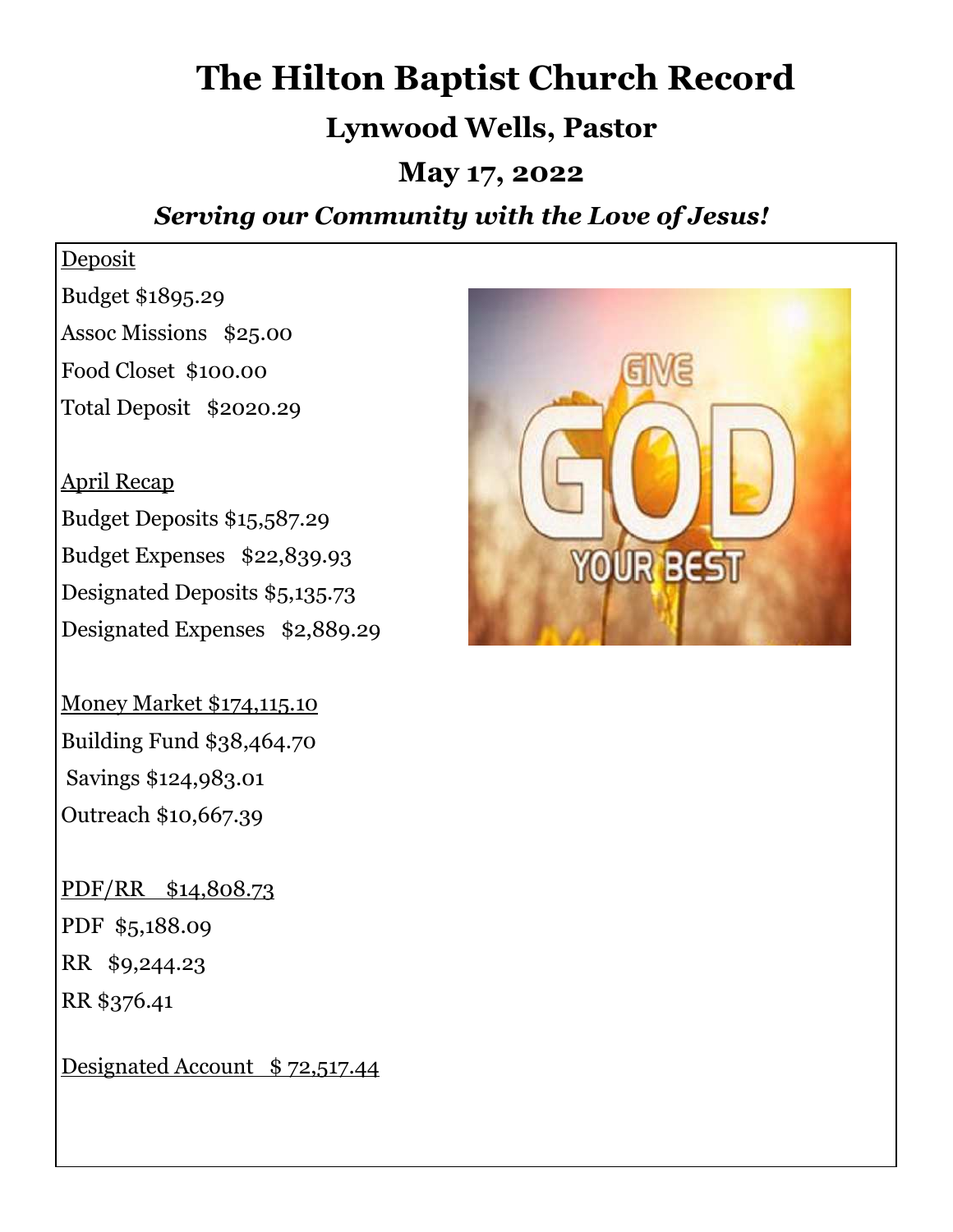*Calendar Monday, May 16th*  WHS Testing *Tuesday, May 17th*  1pm—2pm Food Distribution WHS Testing *Wednesday, May 18th*  7pm Facebook Bible Study WHS Testing *Thursday, May 19th*  1pm-2pm Food Distribution WHS Testing *Friday, May 20th*  WHS Testing *Sunday, May 22nd*  10am Live Worship at HBC Virtual Worship Online 10am Sonshine Kids

# *Monday May 9th*

Church office closed WHS Testing

## *Tuesday, May 10th*

1pm– 2pm Food Distribution WHS Testing 6:30pm Vision Team Meeting

# *Wednesday, May 11th*

WHS Testing 7pm Facebook Bible Study

# *Thursday, May 12th*

1pm-2pm Food Distribution WHS Testing

# *Sunday, May 15th*

10am Live Worship at HBC Virtual Worship Online 10am Sonshine Kids

# Our God Is An Awesome God

# *Happy Birthday in May*

5/15 Mary Ann Schell 5/17 Tommie Peake 5/19 Donald Moore 5/20 Joe Wircenske 5/27 Debra Jones 5/30 David Gibson



# *Lock up/ Hall Monitor*

5/22 Don Moore

5/29 Stan Langdon

# *Counter*

5/23 Margaret Upole

5/31 Kathy Caskie

# *Kids Church Helper*

5/22 Nadine Stephenson 5/29 Youth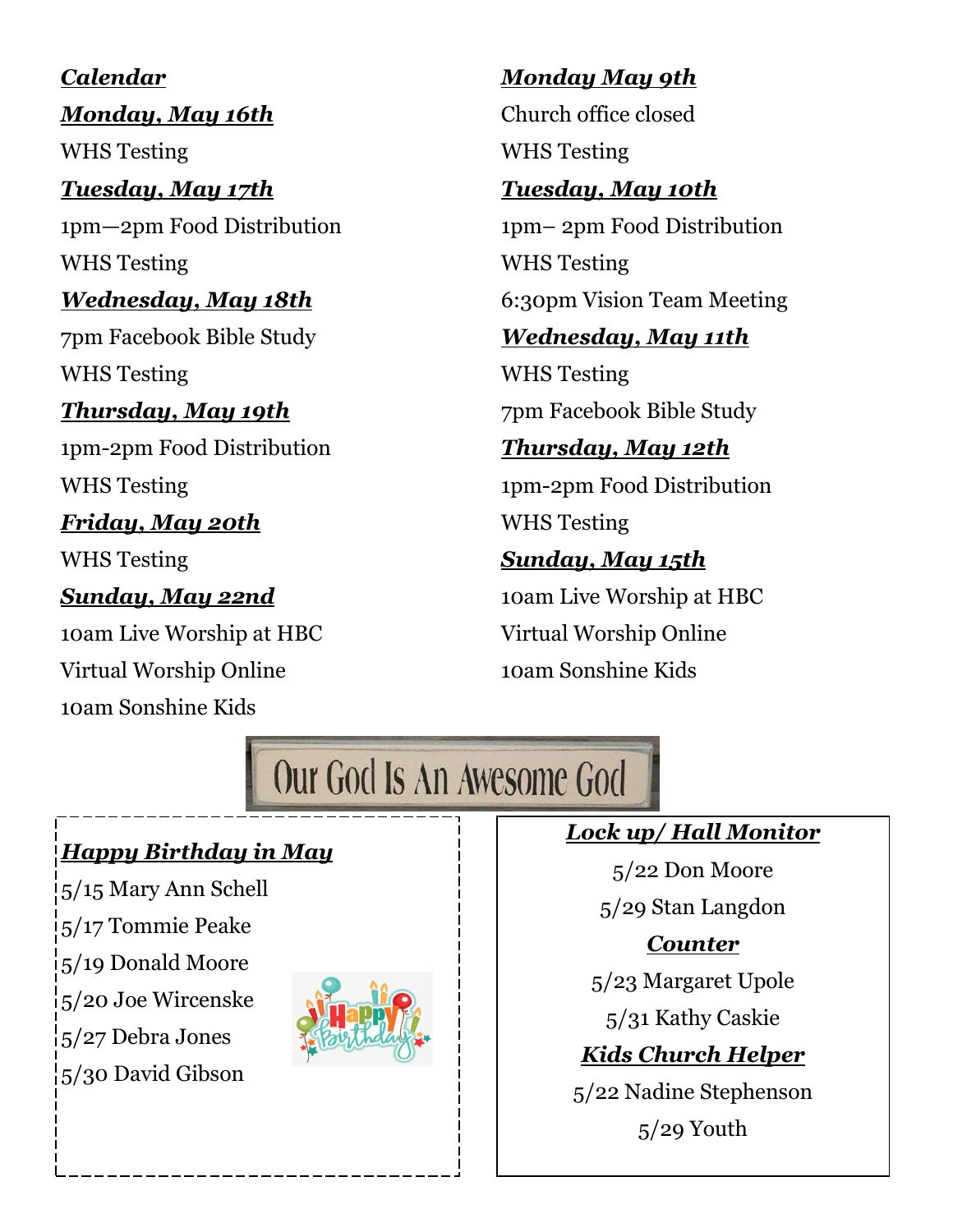# *Missions Outreach—Pam Cooke 660-4226 WMU May Focus Project*

Our May Focus for WMU is Carenet Peninsula. Care Net Peninsula is a non-profit on a mission to bring practical help and hope in Jesus to women facing pregnancy decisions. They are collecting these items— pacifiers, teething rings and toys, Bottles, Burp cloths, bibs, baby wipes, books small toys, bath tubs and diapers. They prefer those items be new. The also are collecting Baby blankets, Boys outfits and footed PJs (NB– 12m) , these items can gently used. You can also give a monetary donation. All this will be collected through the month of May and taken to Carenet the first of June.

# *Food Pantry at HBC*

HBC gives food away on Tuesdays and Thursday. See Sue Monfalcone to volunteer and for more information on how you can help. Bring your non-perishable food to restock the pantry the last Sunday of every month.

## *Aluminum Cans*

 Recycle your cans at HBC and help Support missions! Bring them to HBC and place them in the gym or the church office. All money collected goes to missions!

## *Pray for our Missionaries*

MB, MS (Central Asian People) Kelley Day, JM (East Asian People) Eric Gunselman (European People) LP, MR (Northern African and Middle Eastern People) MH, NK, JL, SW (Southeast Asian People) RB (Sub-Saharan African People) Richard Carruthers (British Columbia) Alexis Pecina (FL) Kevin Cox (MA) Samuel Choi (MN) Henry Young (NM) Deholo Nali (Ontario)

#### *Serve The City*

There are many ways you can serve. Go to the website STCpeninsula.com to see how you can serve. You don't have to build anything, there are so many ways to serve.

#### *Community Dinner*

 We can use your help in May. If all goes will we will be having a fire pit and having hotdogs and smores. If you can help, please let Pam or Dreama know. Thanks again for your help!

Sunday School books are available on the table outside the sanctuary at the back door. If you need a Sunday School book and do not have one, please contact the church office. All shut ins will have their books mailed to them.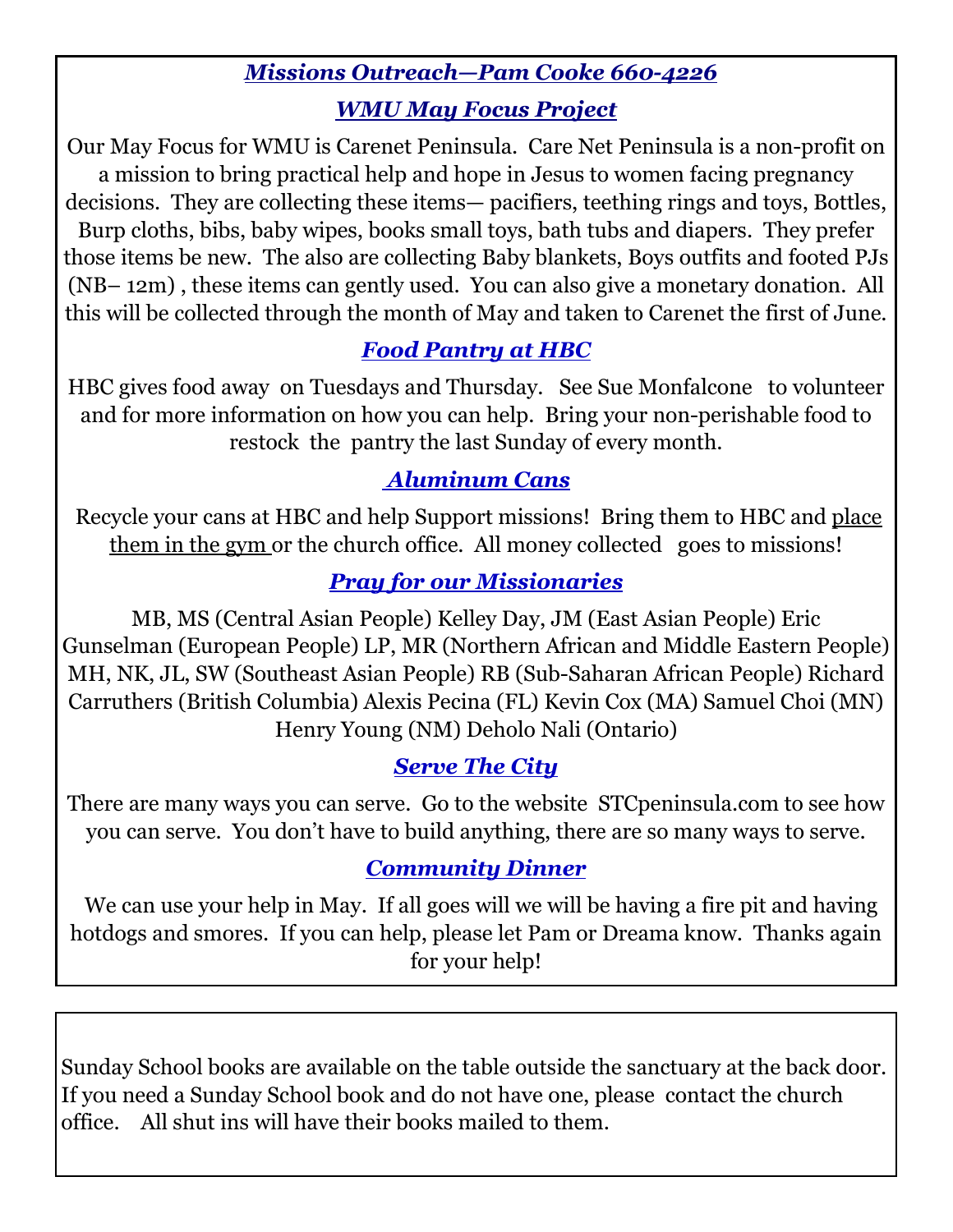## *Recap of Vision Team Meeting 5/10/2022*

Tim Humphreys opened the meeting with prayer

Team Reports

Robbie Ayscue- Worship Team- All is ok and we will be having communion on June 5<sup>th</sup>

Roger Cooke - People Support- Nothing to report. Lynwood mentioned that Caden, Chris Hoyt's son is cutting the grass.

Dreama Johnson - We had an inspection by the insurance company and we need to do several things. Take care of the electrical panels and be sure that they are safe. The steps to the baptistry need to be fixed where damaged. A rail needs to be put on the back porch that does not have one. The handicap ramp in the front of the building is not up to code and needs to be removed. An emergency plan for evacuation needs to be put in place.

Kids- Nadine is now working with the kids. Pam has offered to help with Bus ministry. At this time we do no have the people we need to have.

VBS is scheduled for August 8-12. Helpers are needed

We are waiting on the manufacturer to get back to us on the replacement of the louvered doors on the back of the church.

The stove had a temperature problem but has been fixed.

Denise Vassar - Facilities- Had received several estimates on the carpet in Sanctuary and the power boxes at the sanctuary to be replaced. We will hold off on Carpet because of the price (19,000- \$30,000) The panel boxes will be

replaced. Fluorescent lights through out the church as they go out they will be replaced with T8 lights

Gave out color samples for people to decide what color to paint the doors.

Azaleas will be cut back now because of the bloom. They grow 8-10 foot

Hilker Garden needs to be weeded.

Denise brought the quilt for the Bazaar to show. Tracy will have the Quilt Tickets and be receiving the money. Everyone needs to sell tickets

Tara Borton- Finance Reported we borrowed money from savings for the second month. She also indicated that overall giving is down and most like because of the market and economy. Every thing is else fine.

Tracy Venable - At large Wanted to know if it had been discussed when Sunday School would come back. Discuss was that many people are still not comfortable being in a small room because of Covid. Tim suggested that if a class wanted to meet again then maybe a small group setting would be good at another time other than Sunday School. We will continue to monitor situation.

(cont)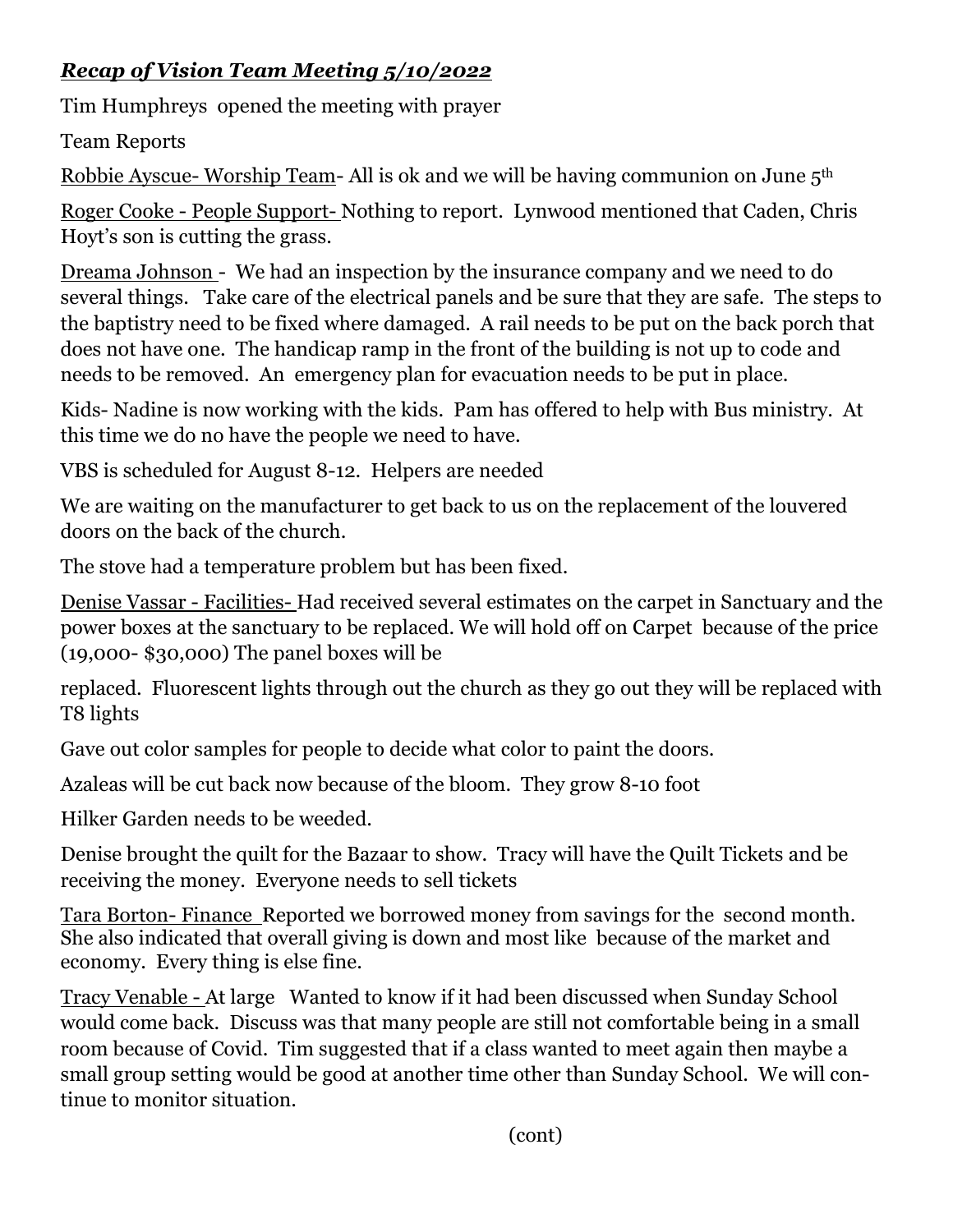Nadine Stephenson - At Large Nothing to report at this time

Robert Overman– At Large Nothing to report at this time.

Pastor Lynwood- Talked about continuing to look ahead in the future of our church and what we are going to do. He met with the Hilton Clergy today and attendance is still down in all churches.

Meeting was closed in Prayer by Pastor Lynwood.

#### *A Special Thank You!*

*Dear Dreama, Lynwood and Church Family,* 

*Thank you for the lovely card, pretty pen and note pad, it is so nice of you all to remember me on special days.* 

*I miss Sunday School, Church and all of you and am sorry I can not be with you on Sunday and other times but I have no choice. I thank all of you for what you do to keep the church active.* 

*Dreama, thank you for the Forecast. I look forward to getting it every week.* 

*Lynwood, thank you for all of the nice messages.* 

*In Christian love, Betty Powell* 

#### *Open Windows*

Lifeway has made a mistake and double shipped the Open Windows Devotional. If anyone that does not normally get the Open Windows and would like one, please visit the Connection Center and get one. Take one for a friend! We have a lot of them!

#### *Bazaar Information*

We will be having our annual bazaar this year. September 24th 9am-3pm. We are taking application for Vendors. If you know someone that would like to participate have them contact the church office.

Quilt Tickets are available for everyone to take and sell. See Tracy to get your Quilt tickets. We are looking forward to a great show!





#### **Vacation Bible School is coming! -**

#### **August 8th– 12th 6:00pm – 8:30pm**

Workers are needed in all areas. Please contact the office if you can volunteer. We will be having a meeting In July to go over everything. We are looking forward to a great VBS!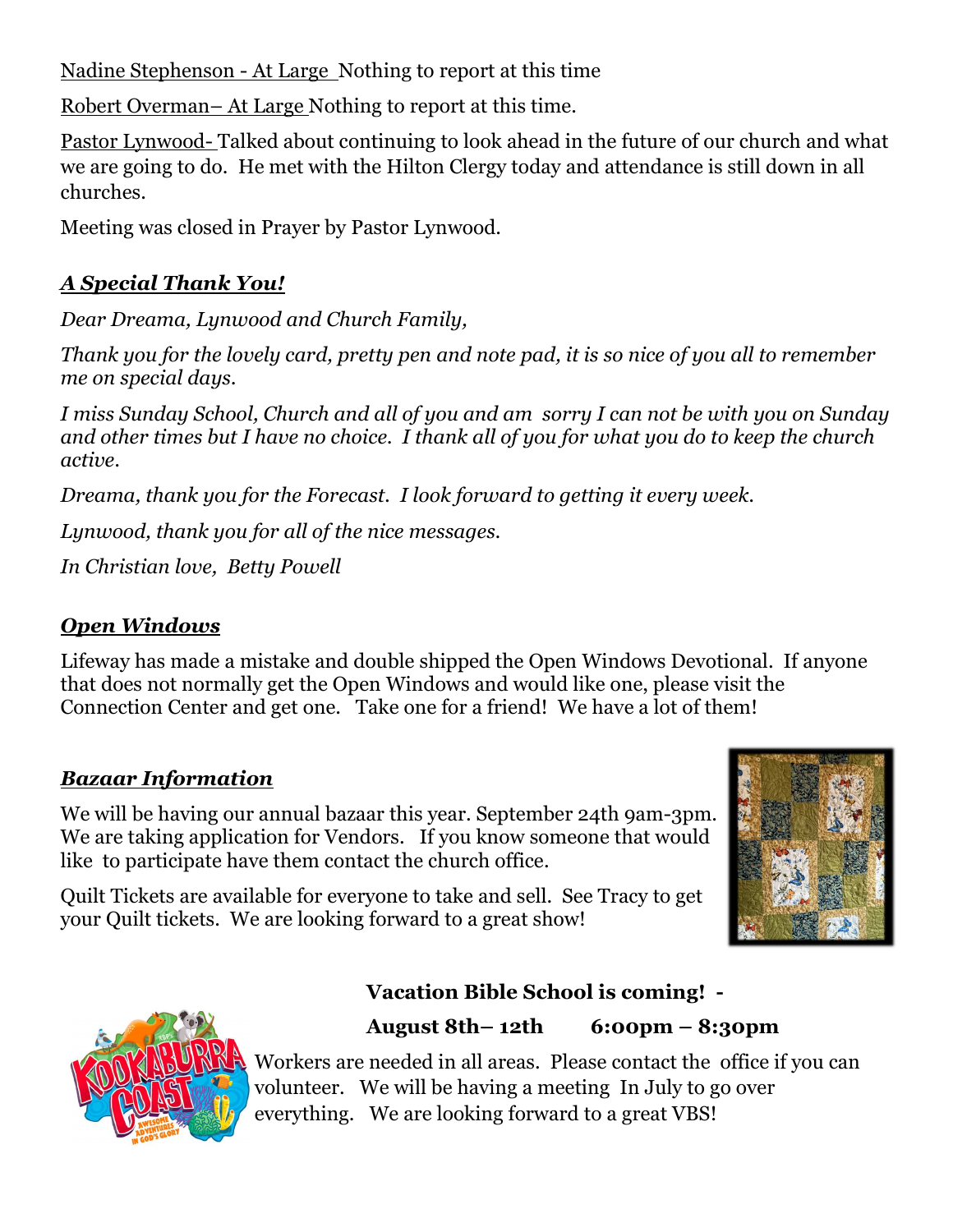# **ASSOCIATIONAL MISSIONS EMPHASIS 2022**

#### **Goal \$10,000 for Peninsula**

#### **Week of Prayer for Associational Missions May 22nd -29th, 2022**

Each year we set aside a week in May to ask our churches to pray for the work of the Peninsula Baptist Association. Our Mission Statement is: *A Network of Churches, Connecting and Equipping Churches for Kingdom Ministry.* 

Pray that God will lead our churches to start something new this year. "Start Something New" was the theme of our Vision Night on April 24th. That "something new" could be a new church, or a new way to connect with the community around you.

#### **2022 MISSIONS OFFERING PROPOSED ALLOCATIONS**

We collect a special offering from our churches each year to support the work we do together over and above our budget. Churches may collect this offering during the week of prayer, or any time during the year. Our hope is that we will be able to fund individual projects in the four categories listed below, with each category receiving 25 % of the overall offering.

We typically divide these funds up at the end of the year. However, this year we plan to send the first \$2,500 that we receive to partners we have in Romania who are helping the people of Ukraine.

Here are the four categories:

1. **Strengthening Existing Churches –** To be used for things such as

Senior Adult Revivals, and Summer Ministry.

**2. Catalyzing New Work** – To be used for things such as Grants for new church plants.

**3. Developing Leaders –** To be used for things such as Church Planter Cohorts.

**4. Missions and Ministry –** To be used for Ukraine Refugee Relief.



Total collected to date \$135.00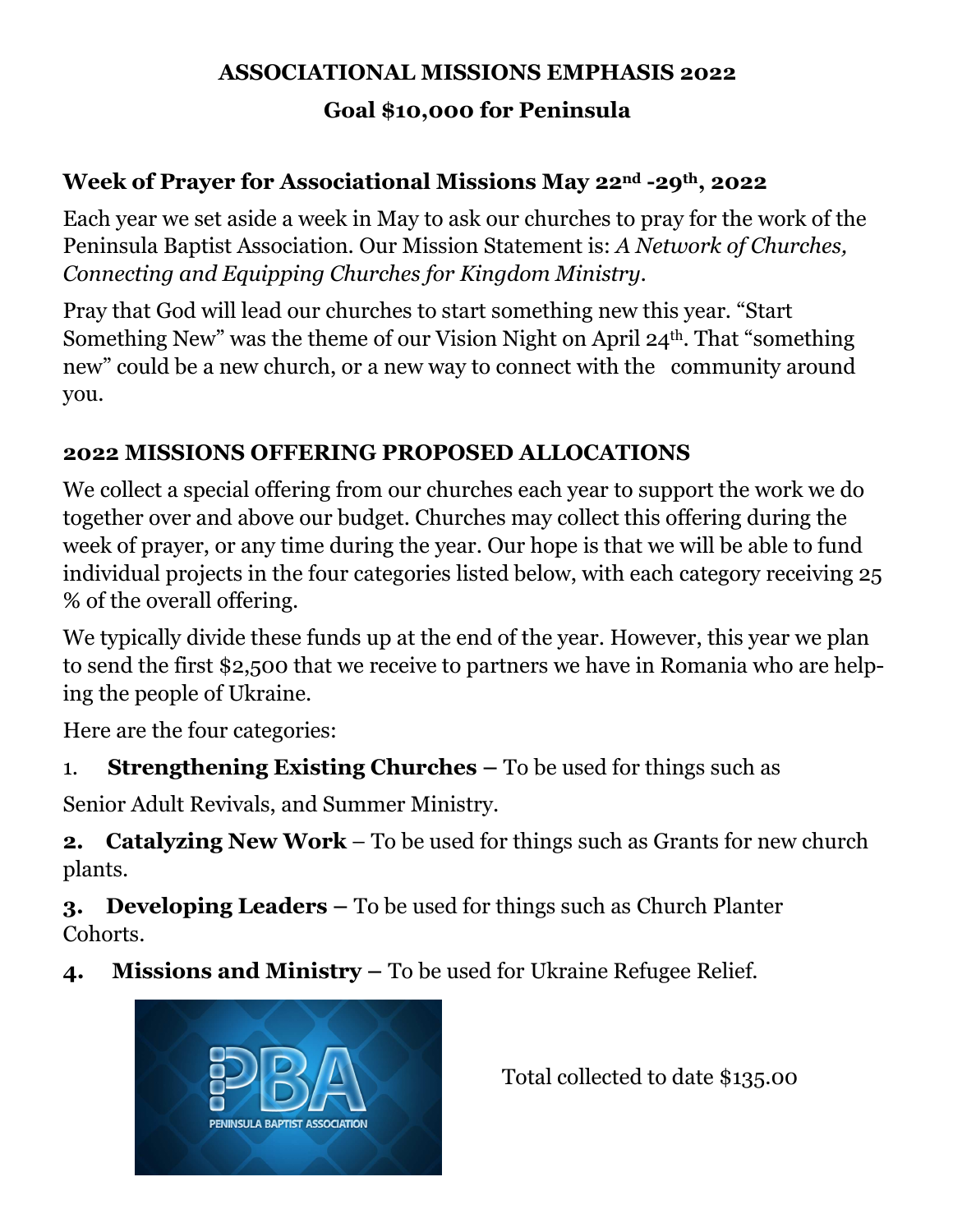# *Salvation Army Summer Camp Donations*

How can you help the children on the peninsula this summer?

By helping us host 25 children each day, Monday through Friday in the Summer Day Camp Program. You can assist by providing some of the items listed below. Bring them to the church and we will deliver them to the Salvation Army.

#### Please remember it is nut free facility

Apple sauce (cups only) Popcorn Canned fruit (mixture) Pretzels (bite size) Cereal Pudding (small cups) Cookies Raisins (small boxes) Crackers Ravioli's Fruit cups Slim Jim's Fruit juice box Spaghetti Noodles Gatorade- Small bottles Spaghetti Sauce (can) Jell-O-cups Spaghetti O's Nutri– Grains Bars Veggie Chips/ Straws Pop Tarts Welch's Fruit Snacks See Pam Cooke for more information!



#### *Ten Rules for Happier Living*

- 1. Give something away with no strings attached.
- 2. Do a kindness
- 3. Spend a few minutes with the aged , their experience is a priceless guidance.
- 4. Look intently into the face of a baby and marvel at God's creation
- 5. Laugh often, it is life's lubricant.
- 6. Give thanks, a thousand times a day is not enough
- 7. Pray or you will lose the way
- 8. Work with vigor.
- 9. Plan as though you will live forever, because you will.
- 10. Live as though you will die tomorrow, because you will die on some tomorrow.

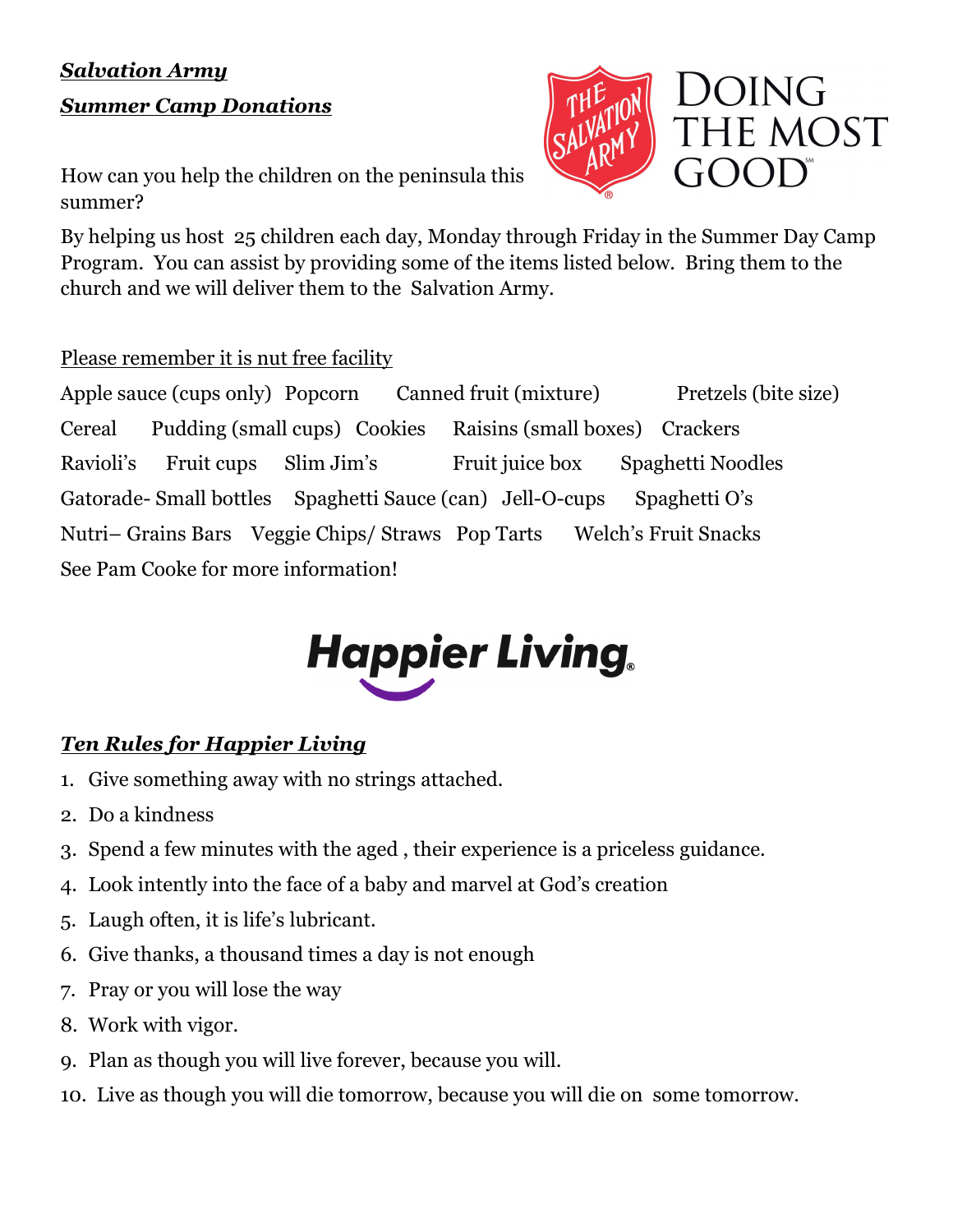

# *Live By The Spirit*

Here's a simple formula for maintaining a righteous lifestyle. Paul says in Galatians 5:16, "*Live by the Spirit, and you will not gratify the desires of the sinful nature."* Every moment of every day, we have a choice. We can live according to our fleshly desires for comfort and pleasure. Or, we can trust the Holy Spirit to enable us to fearlessly serve the Lord.

Resisting the tug of the flesh isn't easy. Even the disciples, who spent three years learning directly from Jesus, couldn't expect to achieve righteousness in their own strength. The Lord instructed the disciples in Acts 1:4 to wait in Jerusalem until the power of the Holy Spirit came upon them. We can put no more confidence in the flesh than did 11 of Jesus' close friends.

In order to walk by the Holy Spirit we must accept the truth that it's impossible to live the Christian life alone. If we depend upon our experiences and strength, we'll fail. God's Spirit works in and through us. That's why submitting our will to His power and guidance is critical. And surrender isn't a one-time deal. Believers have to yield repeatedly. For sanctification is not a once for all experience, but a continuous experience. Sanctification is not a second experience – it is an "every second" experience!

Every time a decision must be made, we should look to the Spirit for guidance. Righteous living simply isn't natural for human beings. We require help. Our Father has graciously given us the Helper so we can live in a godly manner. When we choose to yield to His direction, joy and peace will follow.

#### *The Last Impression… "9"m or "Nein!"*

I was meeting a friend at a restaurant and as I went in, I noticed two pretty girls looking at me.

"Nine," I heard one whisper as I passed.



Feeling pleased with myself, I swaggered over to my buddy and told him a girl had just rated me a nine out of ten.

"I don't want to ruin it for you," he said, "but when I walked in, they were speaking German."

(English / German translation: "yes" / "no" "ja" /" nein")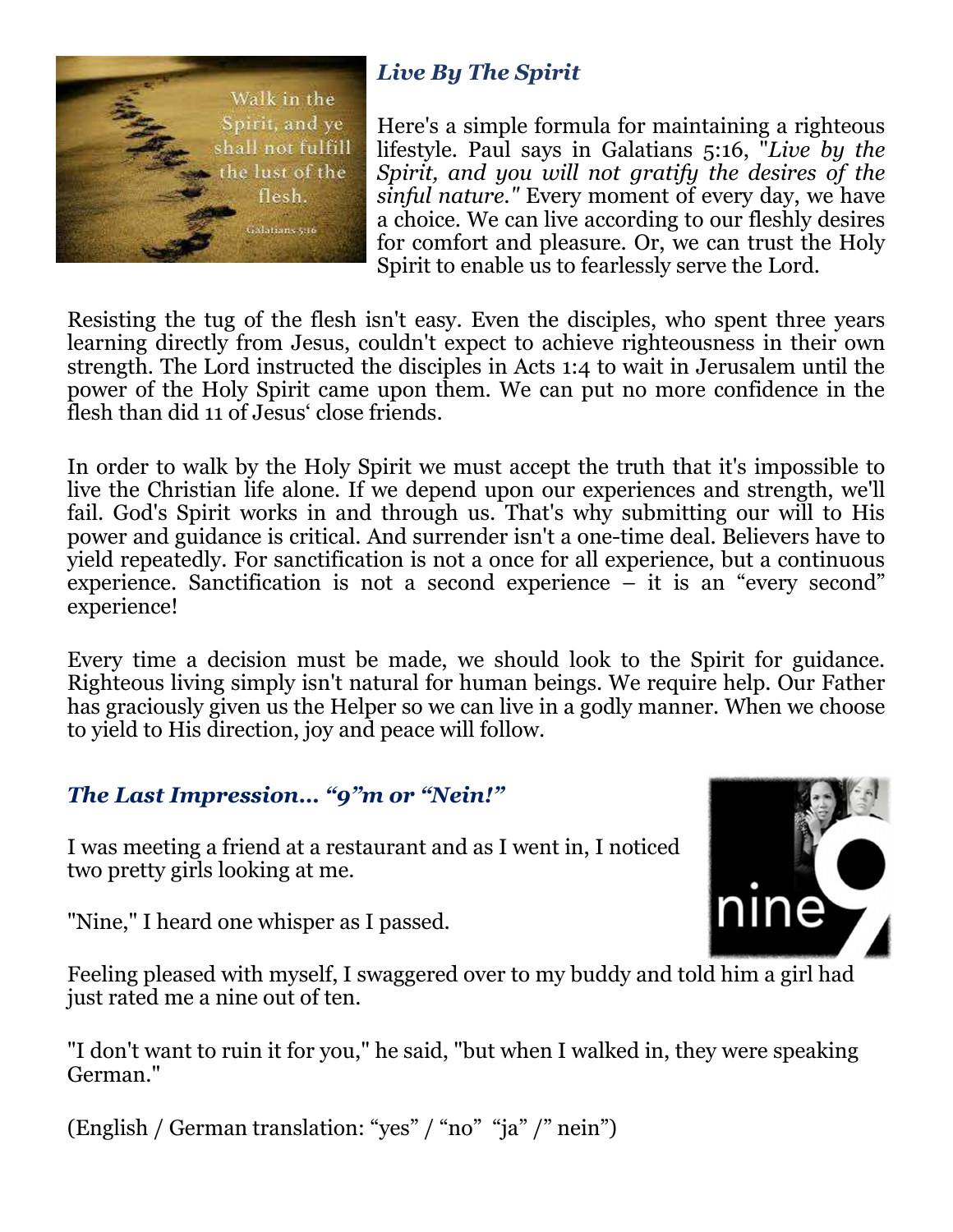

#### *Grace!*

That special "someone" came up and embraced you. They gave you a kiss on the cheek unexpectedly. You remember how exceptional the feeling was.

You asked them why. And they simply replied…, *"Because I love you…"* 

We can dress it up with theological terms, clothe it with religious dogma, explain it in foreign Greek words such as "*agape"* for love, and "charis" for grace, or romantic Latin phrases such as, *"Amor in perpetuum vivit dei gratia"* meaning*, "*Love lives forever by the grace of God*…"* (I know that last one had to impress you!)

But when all is said and done, it all boils down to, "*Because I love you…" That's GRACE… pure and simple.* 

And I am feeling these days that in our pursuit of deeper revelations, more meaningful experiences with God, deeper relationship connection with the divine persona above us and the human community around us , we might most fundamentally be best served by returning to step one – *GRACE!*

And we ask *"Why?"… "Because, I love you!"* God responds.

That is what God said to humanity when he entered our flesh though an infant presence in Bethlehem's manger and exited through the agony of Calvary's cruel cross. The divinity so majestically restrained in the physical body of Jesus was ravishly released in the resurrection and then poured out from heaven upon all flesh at Pentecost to splash upon the human timeline this era we call grace!

And how will respond today – in such a time as this? Perhaps resonating with the words penned by songwriter Gloria Gaither:

*I then shall live as one who's been forgiven. I'll walk with joy to know my debts are paid. I know my name is clear before my Father; I am His child and I am not afraid. So, greatly pardoned, I'll forgive my brother; The law of love I gladly will obey.* 

*I then shall live as one who's learned compassion. I've been so loved, that I'll risk loving too. I know how fear builds walls instead of bridges; I'll dare to see another's point of view. And when relationships demand commitment, Then I'll be there to care and follow through!*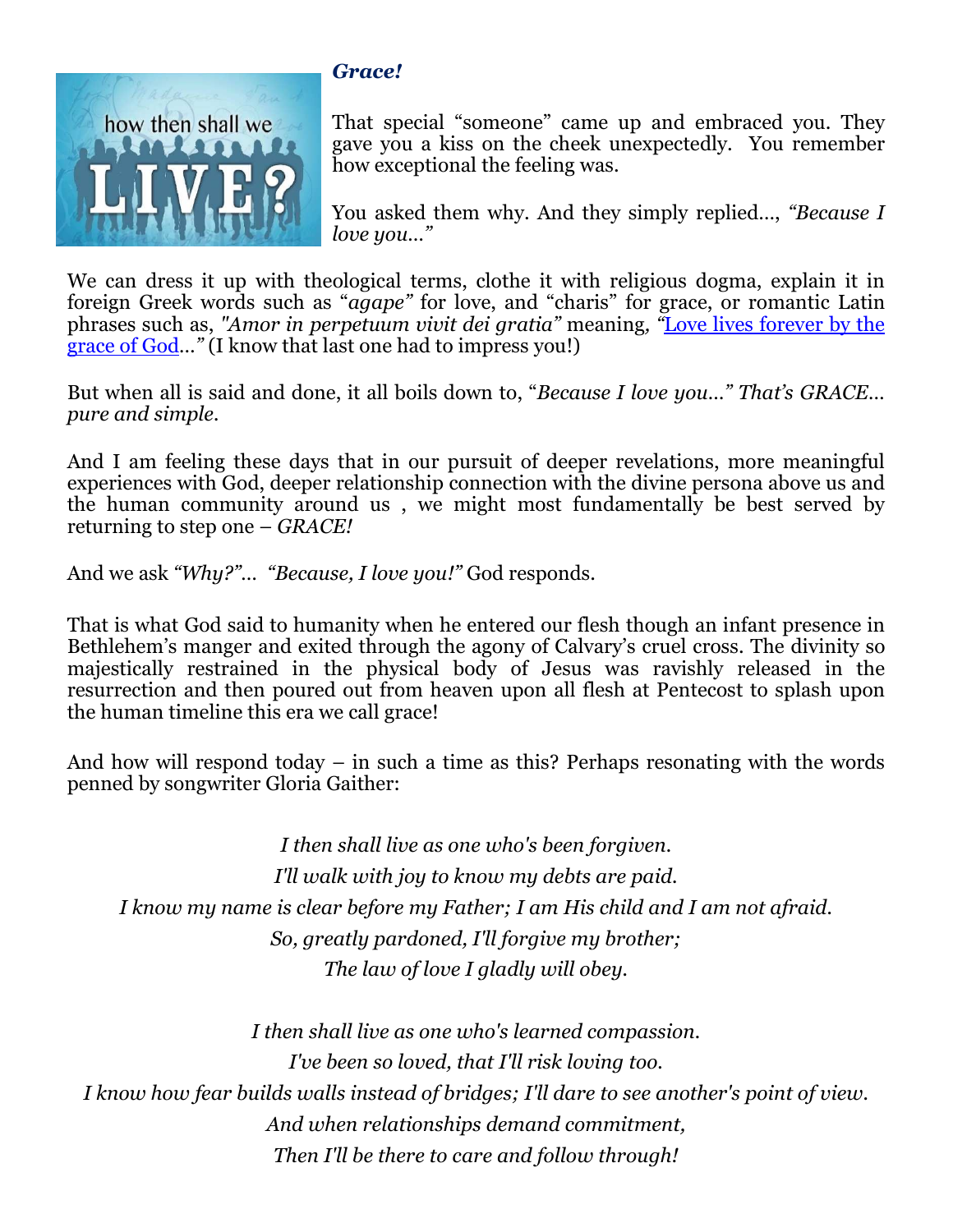

#### *Examine Your Habits*

*God said, "...they continue practicing the former [habits]; they do not fear the Lord, nor do they follow... the law... which the Lord...commanded..." 2 Kings 17:34* 

Understand this – any habit you feed will strengthen its grip on your life. Ask anyone recovering from addiction; we only become willing to change when we hit the bottom. Prodigals don't come home until they've lost everything! But that doesn't have to be your story. Your heavenly Father is waiting to welcome you back. You are a child of the Most High; captivity is unnatural for you. You'll never be free until you despise your chains. Whether you're bound by a substance, a relationship or a life that's out of order, your circumstances won't change until your mind is released from the grip of old thought patterns and renewed by God's Word (Rom. 12:2).

So, start putting in place new habits, for what you do consistently, you become permanently. Begin the Bible-reading habit. Put it first on your "to do" list or you won't do it faithfully. *Proverbs 4:22 says, "...for [these words] bring life and radiant health to anyone who discovers their meaning..."* 

Set a specific time for prayer, otherwise everything else will crowd it out. In prayer God will tell you how He feels about things. Can you afford to live without His input?

Attend church regularly, support it with your finances, exercise your spiritual gifts and begin to invest time and energy into relationships that sharpen and strengthen you spiritually. God will say things to you in His house that He won't say anywhere else.

Your daily habits are carving out an irreversible future. If you want to know where you're headed – examine them!

#### *The Last Impression*

The phone rang. It was a salesman from a mortgage refinance company. He asked, "Do you have a second mortgage on your home?" "No," she replied.



Continuing his pitch, he asked, "Would you like to consolidate all your debts?" "I really don't have any," she said. Undaunted, he asked once more, "How about freeing up cash for home improvements?"

She quickly said, "I don't need any. I just recently had some done and paid cash."

There was a brief silence, and then he asked, "Are you looking for a husband?"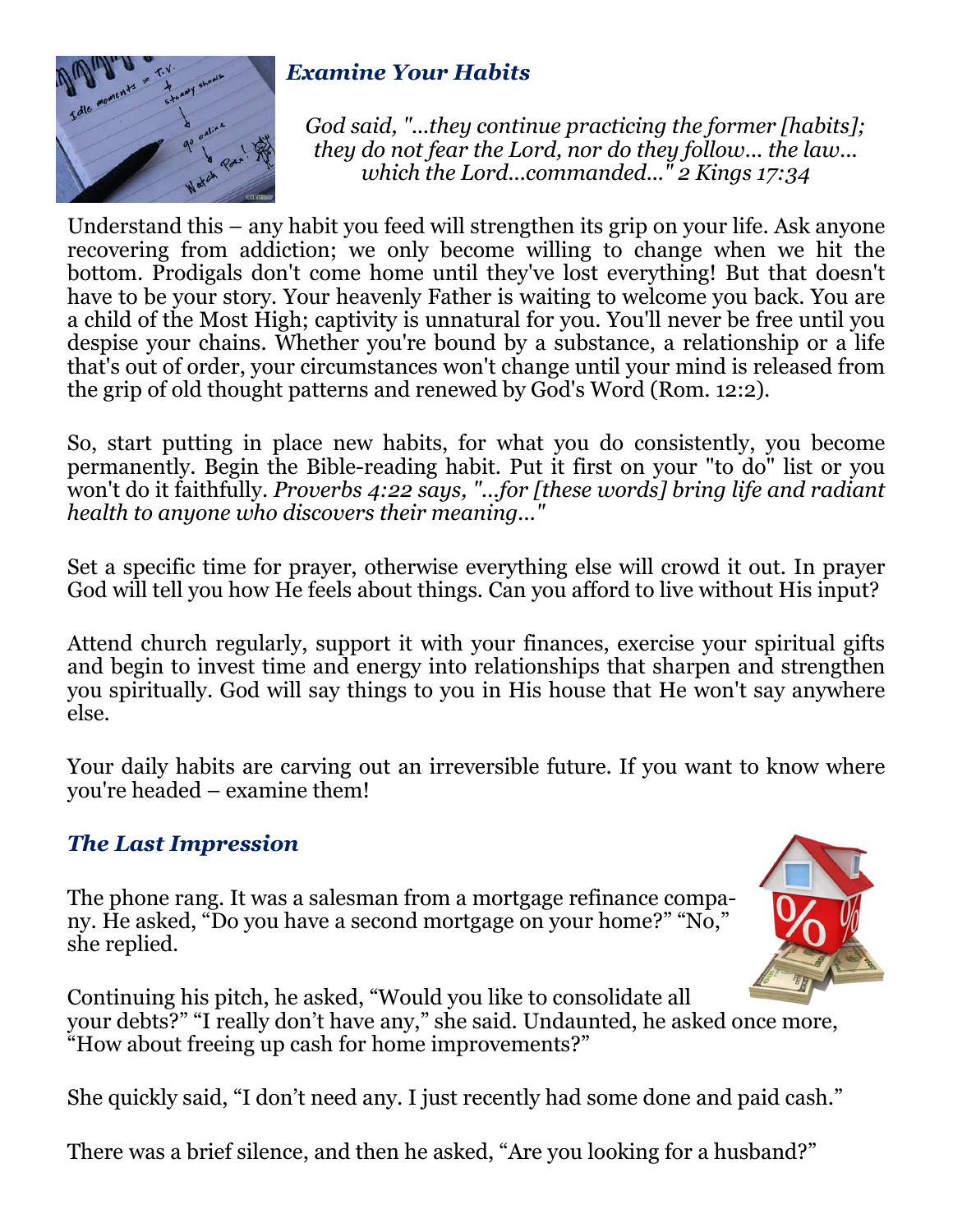

#### *The Need For Clear Vision*

*"Your prophets have seen for you false and foolish visions; and they have not exposed your iniquity so as to restore you from captivity, but they have seen for you false and misleading oracles."* 

#### *Lamentations 2:14*

Israel had strayed in their relationship with God. They had departed from listening to His word and following in obedience. The land was now filled with self-declared "prophets." These men claimed that they had heard from God and were speaking for Him.

Their messages sounded genuine. But were they right?

Jeremiah knew that he actually was hearing from God, and the other "prophets" were not authentic. It became his responsibility to declare the truth, and what God told him. He also knew that this assignment would not make him popular. These prophets had delivered statements that people wanted to hear. But their messages were not from God.

In fact, in spite of how appealing and promising they were, their messages were "false." The Hebrew word here suggests that they had a sinister motivation. They were deceptive, pointing people in the wrong direction. They also were useless, filling minds and hearts with ideas that were more seductive than constructive.

Second, these words were "foolish." The Hebrew word here implies that they did not expose the root problems. In fact, the real issues were being covered up, as if smeared with plaster, coated to look different. Their oracles also were "misleading." The Hebrew word here describes how people were being seduced by the messages of these false prophets.

God called Jeremiah to warn His people and give them the truth. To help them realize how they had been seduced and deceived. That they needed to face the facts. To know what was happening, and what they needed to do.

The Bible wars us to test the spirits of the word of "prophets" today because these same problems can occur in our time as well. How critical it is to remember that many deceptive messages are being spread throughout the land. That many who claim to speak for God are false prophets. That we need to be careful, on guard against deception.

In your life, seek to be in tune with God and with the voice of His Holy Spirit. Let Him speak to you. And the stay sensitive to both His Spirit and His Word and follow in obedience!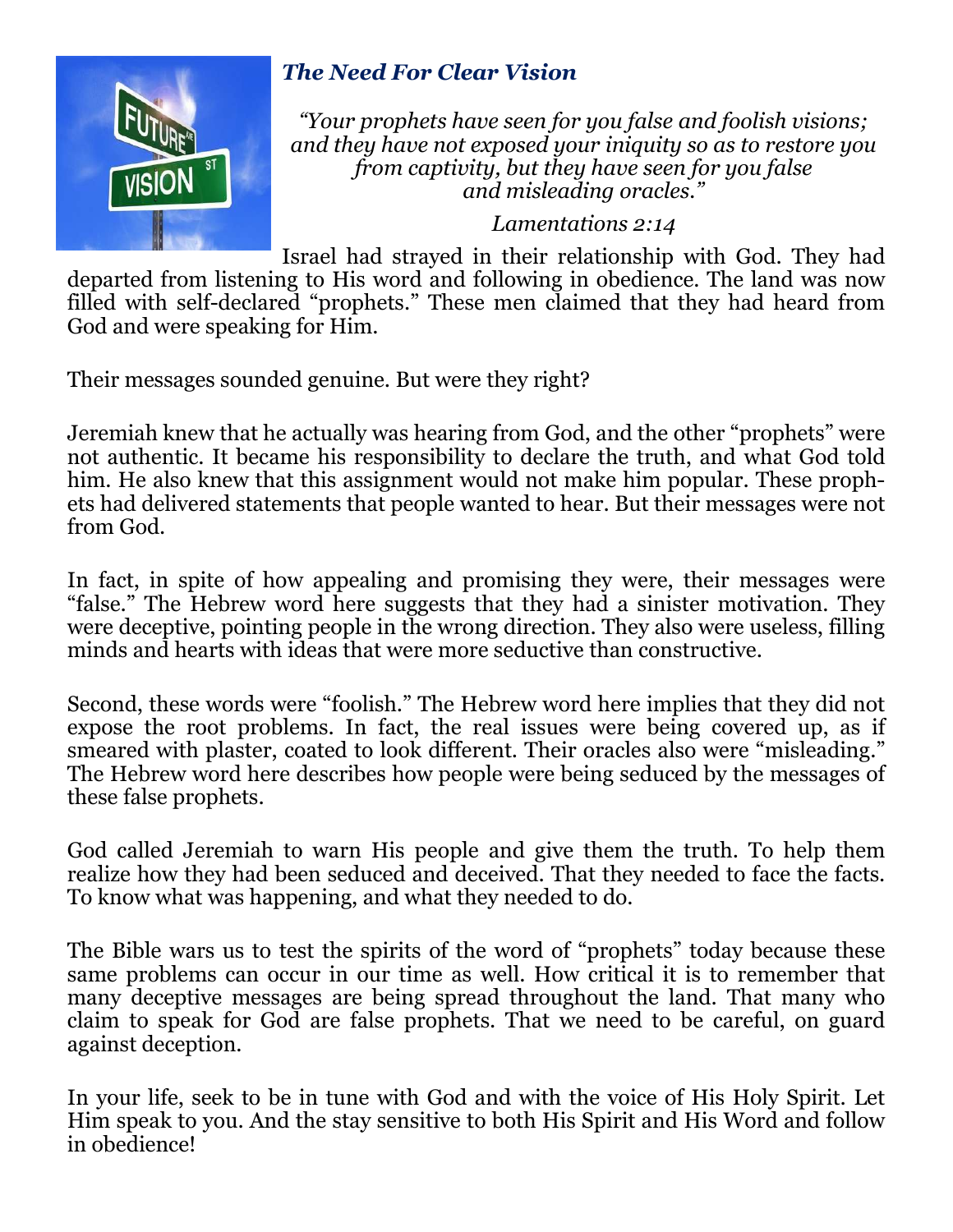

# *"Upside Down"*

*"These who have turned the world upside down have come here too. Jason has harbored them, and these are all acting contrary to the decrees of Caesar, saying there* 

*is another king, Jesus." – Acts17:6-7.* 

Some today are telling us that the most important thing the church should be focusing on is global warming.

That is the priority we are to have, they say.

But there is another kind of warming the church should focus on preventing. And that is people spending eternity separated from God in hell.

The church of the first century made its impact on the world through prayer and through preaching. It was said of the early church that they turned the world upside down. And that, by the way, was offered as a criticism, not as a compliment.

May God give us more "criticisms" like this, because it seems today the opposite is happening in the church. We have double standards and moral compromise and little to no power.

Organized Christianity which fails to make a disturbance is dead!

What concerns me is that we are not making a disturbance anymore. We are so worried about fitting in.

We are so worried about relating. We are so worried about being cool that we have forgotten what it is to make a stand for what is true.

My fear is that instead of the church turning the world upside down, the world is turning the church upside down.

We are not going to move this world by criticism of it nor conformity to it, but by the combustion within it of lives ignited by the Spirit of God!

That is why we need to get back to what the early church experienced as given on the day of Pentecost – because they turned their world upside down.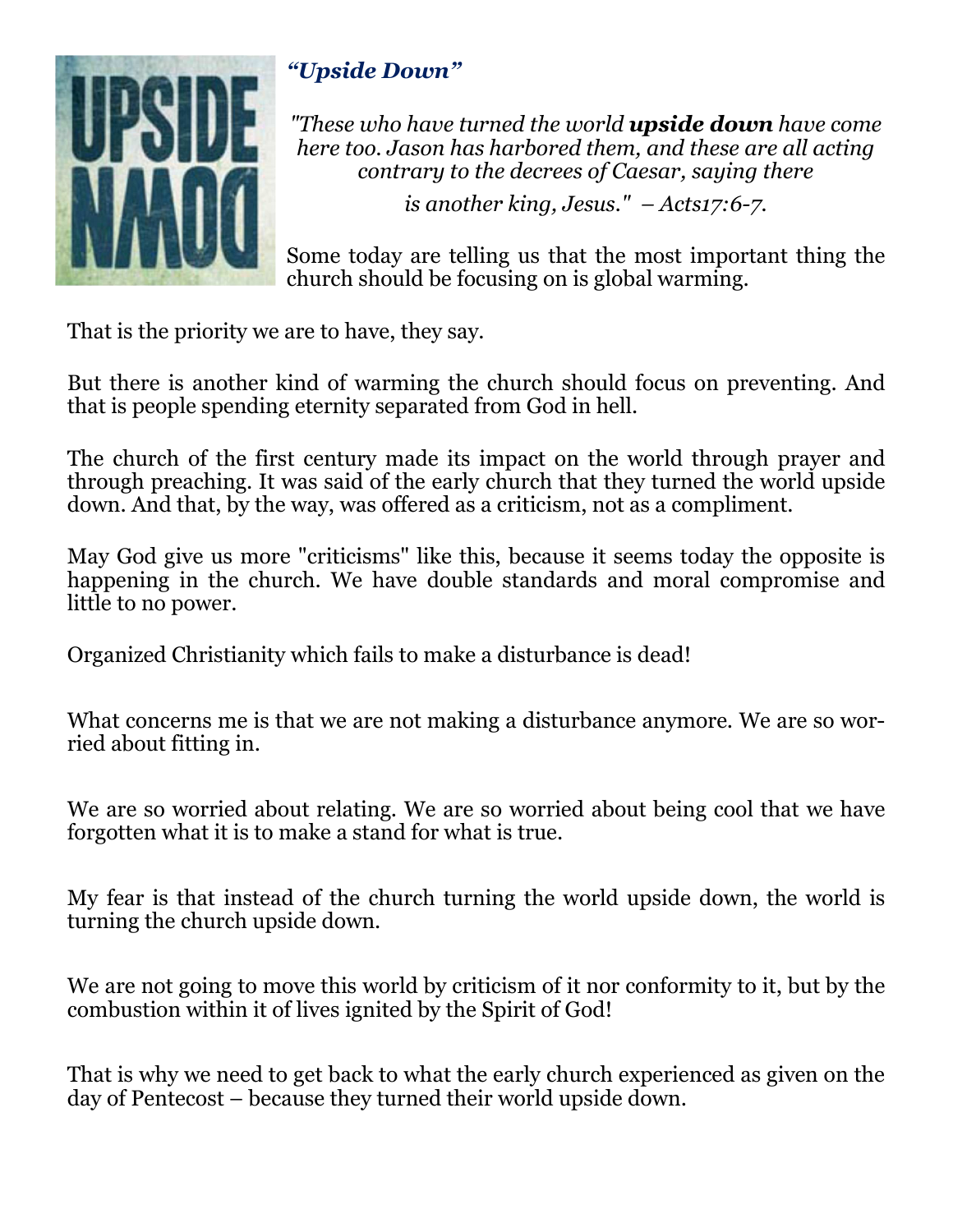

#### *The Best Way to Pray*

There is a story I once heard about three pastors who were standing outside one day, discussing the best positions for prayer, while a telephone repairman worked nearby. "Kneeling is definitely the best way to pray," the one pastor said.

"No," said the next minister. "I get the best results standing with my hands outstretched to Heaven."

"You're both wrong," the oldest pastor said. "The most effective prayer position is lying down on the floor."

The repairman could contain himself no longer. "Hey, fellas," he interrupted. "The best prayin' I ever did was when I was hangin' upside down from a telephone pole!"

I think that the repairman was probably the closest to the truth! But, perhaps if you were in prison, rather than hanging from a telephone pole, you may have an even better understanding of just how to pray! In fact, that is exactly what we see in Acts 4.

Peter and John were put in prison for preaching about Jesus. After they were released from the prison, they head back to the church, where they all begin to pray. And, their prayer, as recorded in Acts 4:23-30, provides a fantastic understanding of the best way to pray!

#### *God's Favorites*

Do you think God has favorites? Certainly God makes His love available to all, and Jesus came to earth so that "whosoever" might call on His name and be saved.



But Jabez, whose prayer earned him a "more honorable" award

from God, might have made the case that God does have favorites. His experience taught him that equal access to God's favor does not add up to equal reward.

What happened to some of the others named along with him in Chronicles? Idbash, Hazelelponi, and Anub, for example. What honors and awards did they get from God?

Simply put, God favors those who ask. He holds back nothing from those who want and earnestly long for what He wants."

*excerpted from "The Prayer of Jabez," by Bruce Wilkinson*